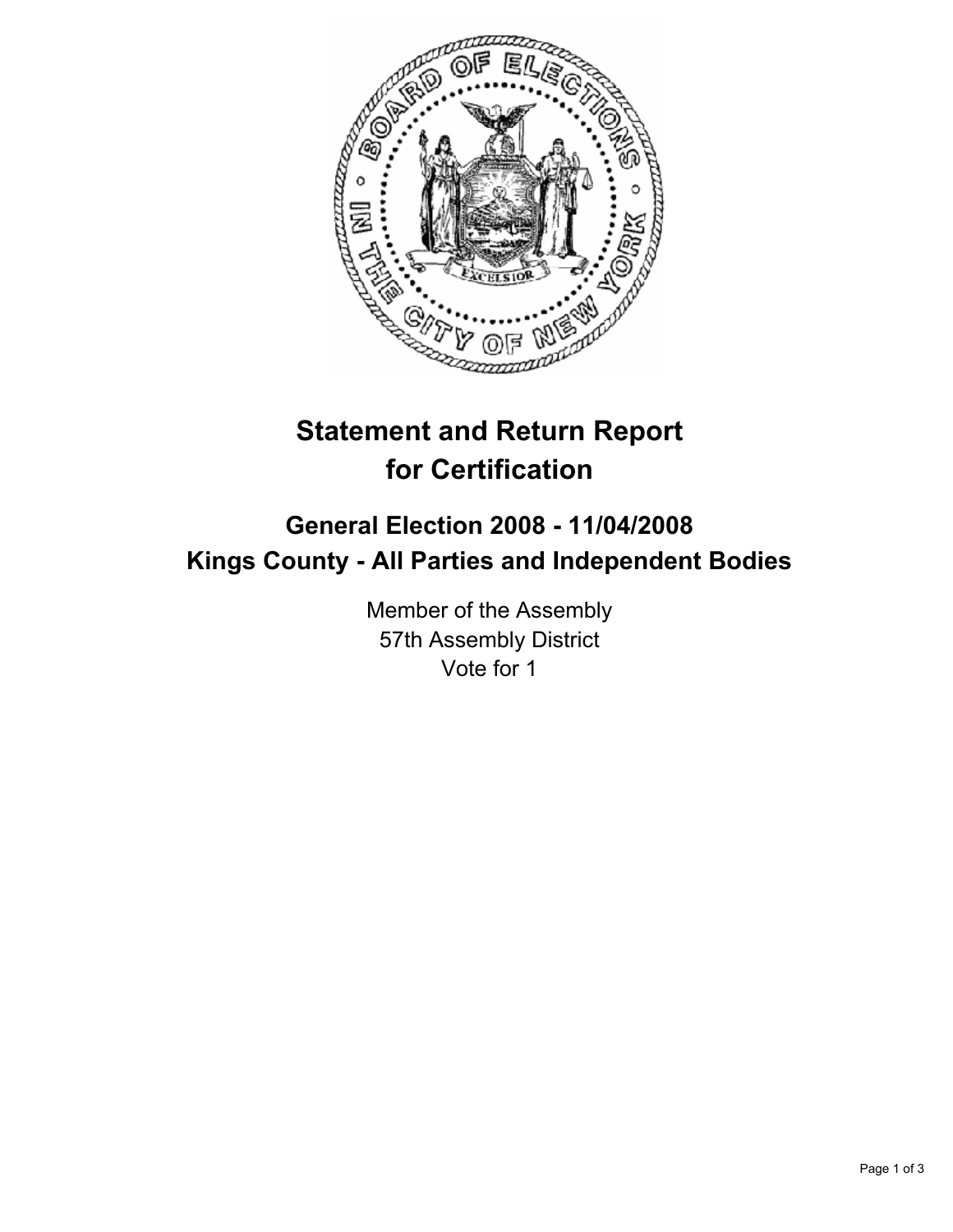

### **Assembly District 57**

| <b>PUBLIC COUNTER</b>                | 47,830 |
|--------------------------------------|--------|
| <b>EMERGENCY</b>                     | 268    |
| ABSENTEE/MILITARY                    | 1,827  |
| <b>AFFIDAVIT</b>                     | 2,271  |
| <b>Total Ballots</b>                 | 52,504 |
| HAKEEM S JEFFRIES (DEMOCRATIC)       | 37,078 |
| CHARLES BRICKOUS (REPUBLICAN)        | 801    |
| HAKEEM S JEFFRIES (WORKING FAMILIES) | 2,914  |
| DIMITRY STRUNK (WRITE-IN)            |        |
| DREW AKASON (WRITE-IN)               |        |
| <b>OLANIKE ALABI (WRITE-IN)</b>      | 9      |
| SHIRLEY CHISHOLM (WRITE-IN)          |        |
| <b>Total Votes</b>                   | 40,805 |
| Unrecorded                           | 11,699 |